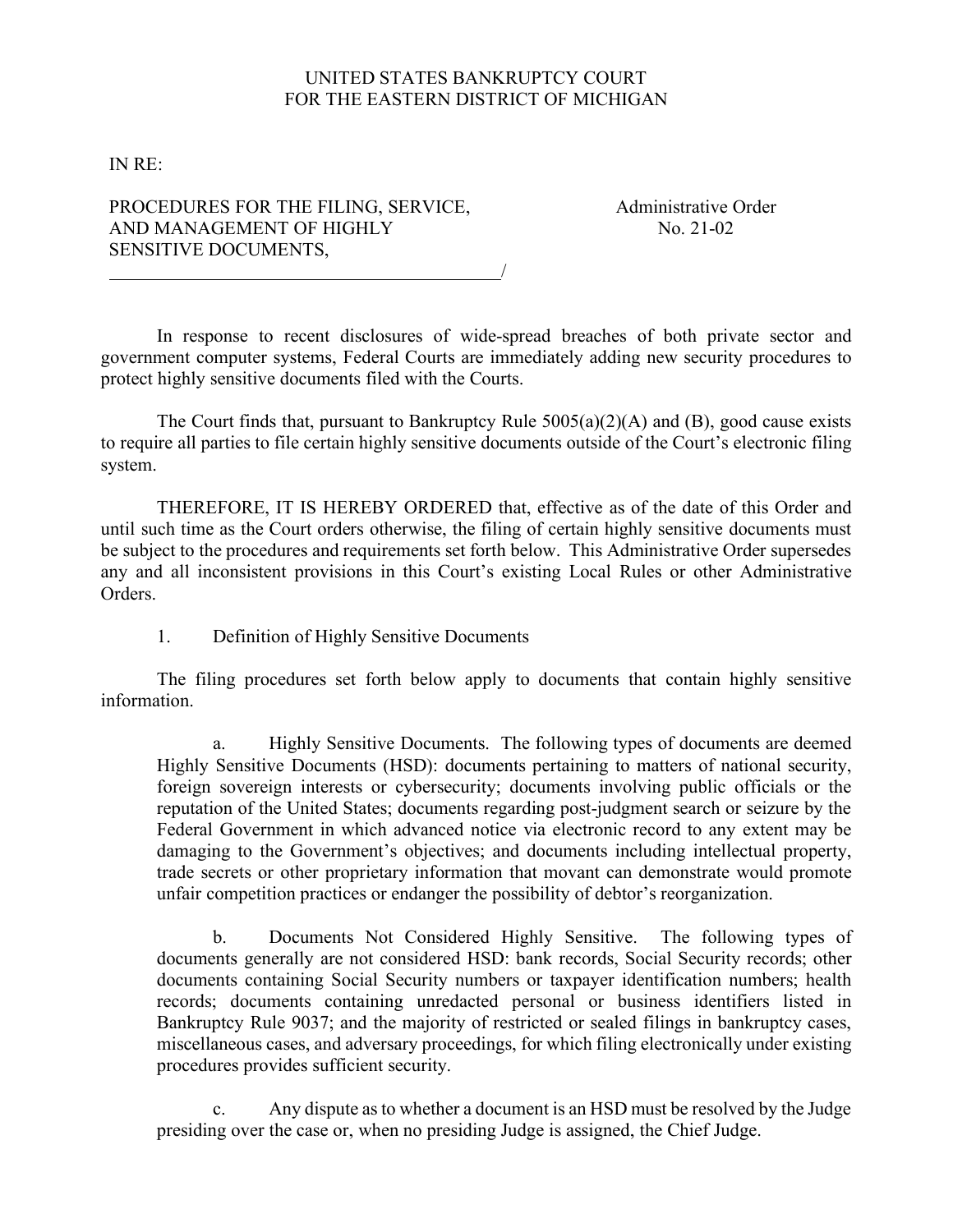## 2. Filing of Motions to Designate Documents Highly Sensitive

a. Represented parties. A represented party must file a motion to file a document under seal and designate said document as an HSD electronically, as required by Bankruptcy Rule 5005 except that a copy of the proposed HSD must not be filed with the Court at that time. The motion and proposed order, if filed using the appropriate electronic case filing system event, will be restricted to Court staff only and must remain so unless otherwise ordered by the Court. The pleading should include a description of the HSD sufficient for the Court to consider the motion and must demonstrate clearly why the movant believes said document to be highly sensitive. The proposed order should include no details of the alleged HSD and should reflect only that the motion to file an HSD under seal has been granted. If the Court requires a copy of the alleged HSD to rule on the motion, an order will be entered to submit it to the Court in paper format or, if appropriate, other media as the Court may direct.

b. Unrepresented parties. A party who is not represented by counsel must file the motion and proposed order in paper format with the Clerk's Office in either Bay City, Detroit, or Flint. The pleading should include a description of the HSD sufficient for the Court to consider the motion and must demonstrate clearly why the movant believes said document to be highly sensitive. The proposed order should include no details of the alleged HSD and should reflect only that the motion to file an HSD under seal has been granted. If the Court requires a copy of the alleged HSD to rule on the motion, an order will be entered to submit it to the Court in paper format or, if appropriate, other media as the Court may direct.

3. Orders Authorizing HSD and Filing of Authorized HSD

a. Entry and Service of Order Granting the Motion. If the Court grants the motion, the Clerk will include information in the "docket text" of the case record and/or the order itself that directs the movant to file the HSD with the Court and how to file the HSD. This will generally be in paper format but depending on the size or type of document, the Court may direct the filer to file the document in a different format or media.

i. As detailed above, proposed orders should not include any details regarding the HSD; however, if the order entered by the Court contains any details of the HSD, the order will not be uploaded to the electronic case filing system; an entry will be docketed that the motion was granted (with no details as to the HSD) and the order will be maintained securely in paper format or on a standalone computer not connected to any network.

ii. If the order contains details of the HSD or any other highly sensitive information and is not uploaded to the case record electronically, a paper copy will be mailed to the movant or movant's counsel.

iii. Movant or movant's counsel is responsible for serving notice of the entry of the order (or a copy of the order) on all interested parties; the Clerk will mail a copy only to the movant or movant's counsel.

b. Filing the HSD. A party filing a HSD pursuant to an order of the Court must file the following with the Clerk's Office by mail or by in-person filing only: a copy of the